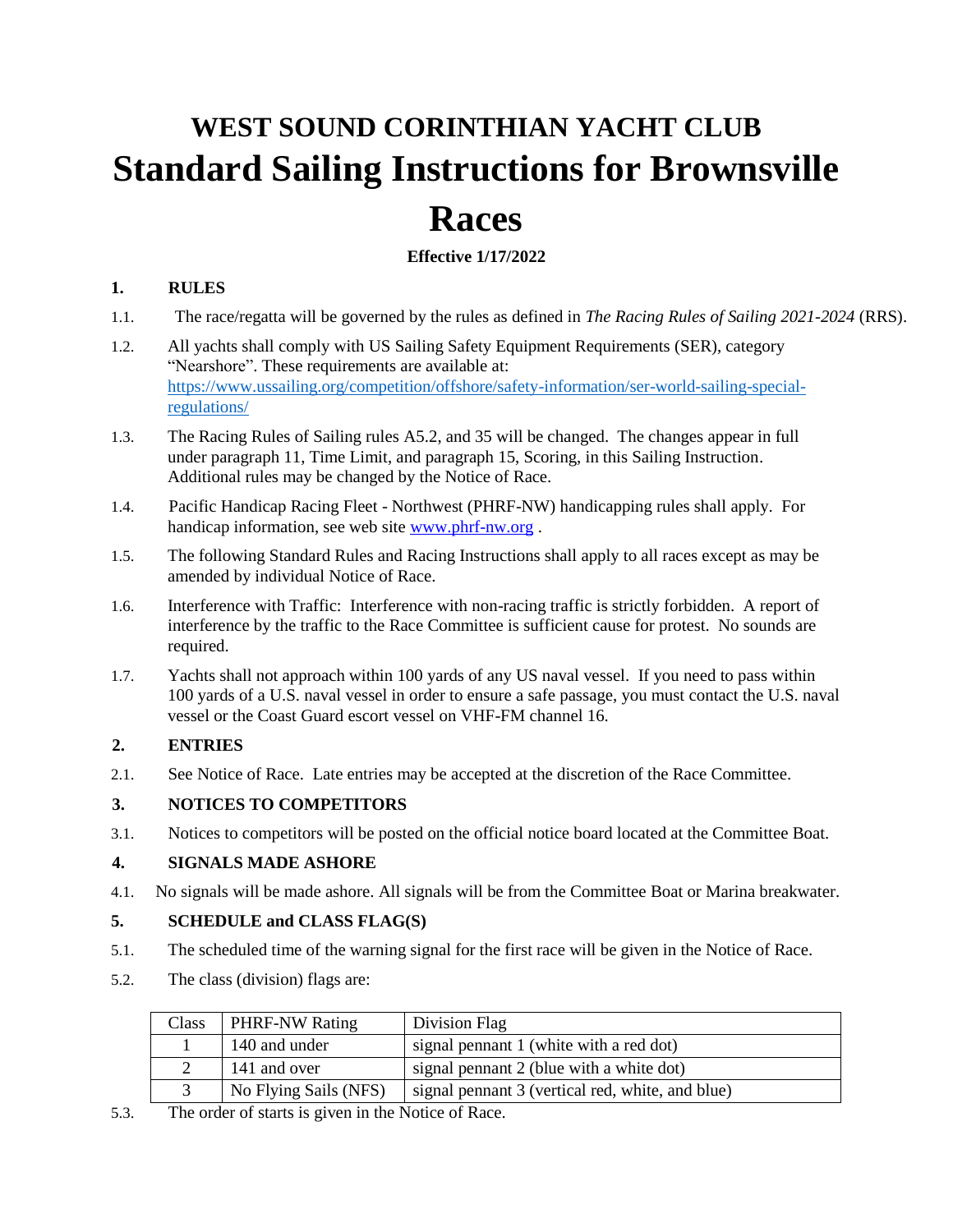5.4. Number of races is given in the Notice of Race.

## **6. RACING AREA**

6.1. The racing area will be Port Orchard Bay

## **7. COURSE[S] and MARKS**

#### 7.7. The courses:

|        | Marks                                           |                  |  |
|--------|-------------------------------------------------|------------------|--|
| Course | *("S" start order, reverse order for "N" start) | Distance (nm)    |  |
| Α      | $1 - 2 - 3 - 1*$                                | 3.44             |  |
| R      | $1 - 2 - 4 - 1*$                                | 7.62             |  |
|        | $1 - 4 - 1$ <sup>*</sup>                        | 6                |  |
|        | WINWARD/LEEWARD (marks to port)                 | Determined by RC |  |
|        | <b>Get Course from RC</b>                       | Determined by RC |  |

For course D, three club buoys will be used for the start pin, windward mark, and leeward mark. The start/finish line is "open" and may be crossed during the race. **For course D, leave all rounding marks to PORT**. See Figure 2 in Section 15 for course diagram.

"N" placard = north start and leave all rounding marks to STARBOARD.

"S" placard = South start and leave all rounding marks, PORT.

#### 7.8 DESCRIPTION OF MARKS

See figure 1 in section 17 chartlet.

| Mark | <b>Mark Description</b>                                             |  |  |
|------|---------------------------------------------------------------------|--|--|
|      | Club buoy (start line) set off the Brownsville Marina breakwater or |  |  |
| 1    | committee boat                                                      |  |  |
| 2    | Club Buoy Set off of University Point                               |  |  |
| 3    | Club Buoy Set off of Battle Point                                   |  |  |
| 4    | #6 "dolphin" NE of Point Bolin                                      |  |  |

The Race Committee will display the course, number of laps, and course direction. The Race Committee may select multiple courses. The crossing of the finish line for the first lap is considered to be the start of the second lap.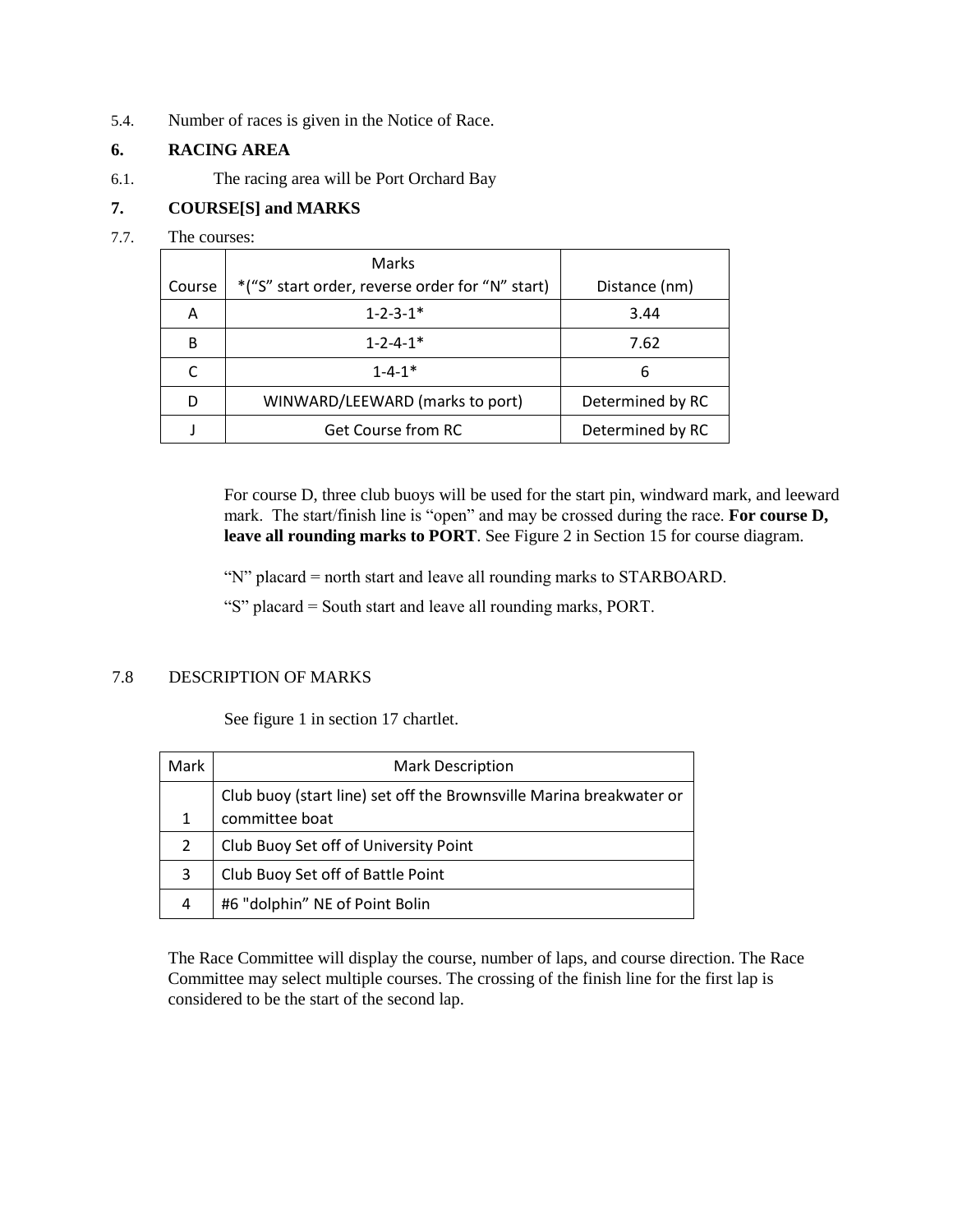Example courses:

| <b>RC</b><br>Display | Interpretation of<br><b>RC Display</b> | <b>Marks and Rounding</b><br>Direction | <b>Distance</b><br>(nm) |
|----------------------|----------------------------------------|----------------------------------------|-------------------------|
| A1S                  | Course A, 1 lap, South Start           | 1p, 2p, 3p, 1p                         | 3.44                    |
| A <sub>1</sub> N     | Course A, 1 lap, North Start           | 1s, 3s, 2s, 1s                         | 3.44                    |
| A2S                  | Course A, 2 laps, South Start          | 1p, 2p, 3p, 1p, 2p, 3p, 1p             | 6.88                    |
| A2N                  | Course A, 2 laps, North Start          | 1s, 3s, 2s, 1s, 3s, 2s, 1s             | 6.88                    |
| B <sub>1</sub> S     | Course B 1 lap South Start             | 1p, 2p, 4p, 1p                         | 7.62                    |
| B <sub>1</sub> N     | Course B 1 lap North Start             | 1s, 4s, 2s, 1s                         | 7.62                    |
| C <sub>1</sub> N     | Course C1 lap North Start              | 1s, 4s, 1s                             | 6                       |

#### **8. THE START**

8.1. The starting line will be between a staff displaying an orange flag at the committee and an orange club buoy at the other end.

## **9. THE FINISH**

9.1. The finish line will be between a staff displaying an orange flag at the committee and an orange club buoy at the other end.

#### **10. TIME LIMIT**

- 10.1. See NOR for the applicable time limit.
- 10.2. Racers who withdraw before finishing shall notify the Race Committee at the earliest opportunity. In a multiple race regatta, racers who finish a race and decide to retire from racing shall notify the Race Committee at the earliest opportunity.

#### **11. USE OF ENGINE**

11.1. Engines shall not be used except as necessary to avoid non-racing traffic or to aid in the rescue of a boat or crew. The yacht's skipper shall report (in writing) all details to the protest committee (see 13), which may then give redress. Note: starting the engine in advance of a possible danger but not placing it in gear, does not relieve the yacht for the reporting requirements. This states the circumstances where propulsion is permitted as required in RRS Rule 42.3.

## **12. ALLOWED RADIO COMMUNICATION**

12.1. A BOAT MAY CONTACT Navy, commercial or private traffic to confirm that they are not going to interfere with that traffic in the foreseeable future. Such communications may only be used to ascertain what action the traffic would like the boat to accomplish. Use channels 13, 14 and 16 as appropriate.

#### **13. PROTESTS**

13.1. The Race Committee shall be notified as soon as possible of the intent to protest. Protests shall be delivered to race committee within one hour after the last boat finishes.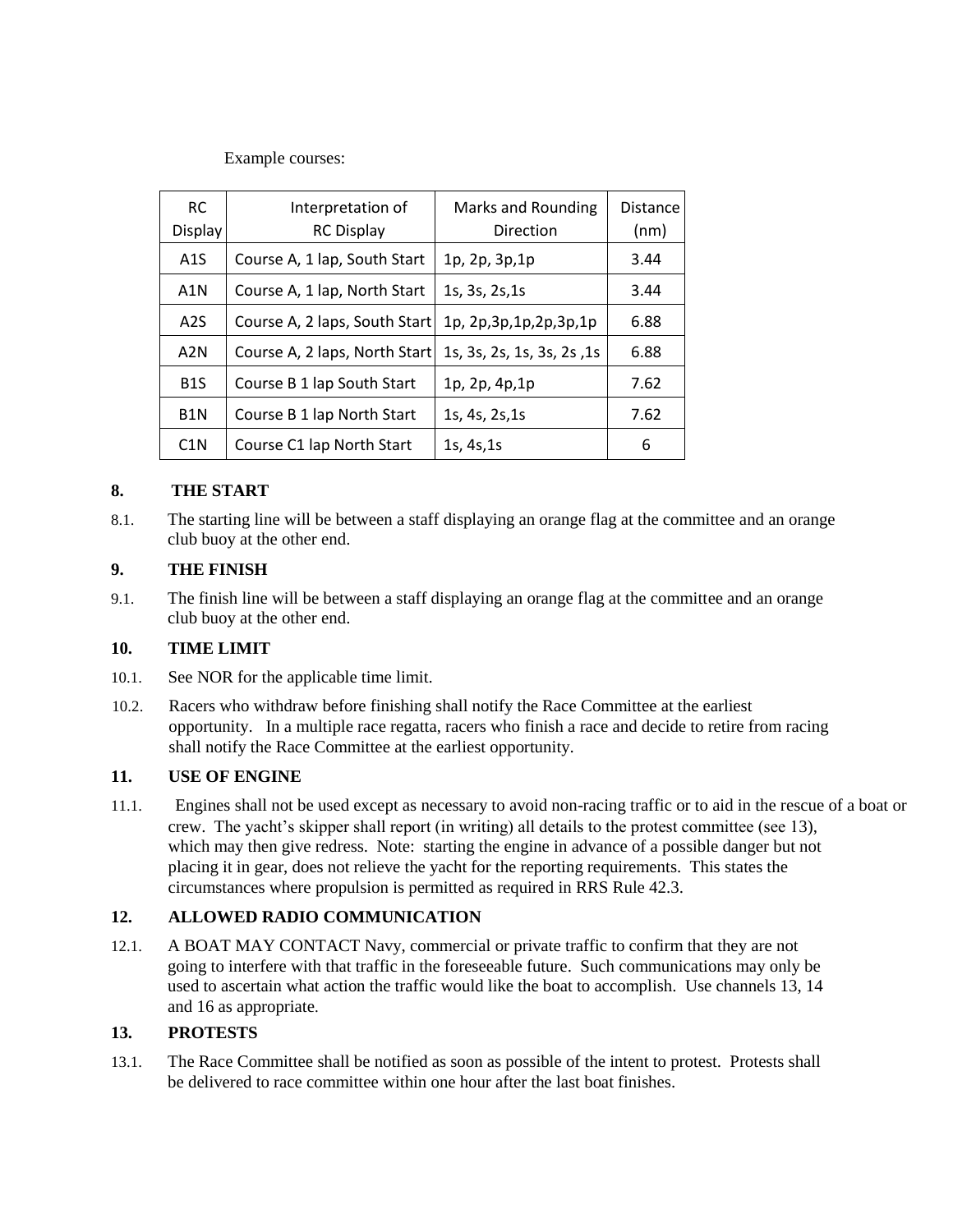## **14. SCORING**

- 14.1. Scoring system and number of excluded races are given in the Notice of Race unless the RRS provides the correct information.
- 14.2. For each race, a boat that did not finish (DNF) shall be scored points for the finishing place one more than the number of boats that finished. A boat that was disqualified (DSQ) or did not start (DNS) shall be scored points for finishing place one more than the number of starters for that race. A boat that did not compete (DNC) shall be scored points for finishing place one more than the number of series starters. This changes RRS A5.2.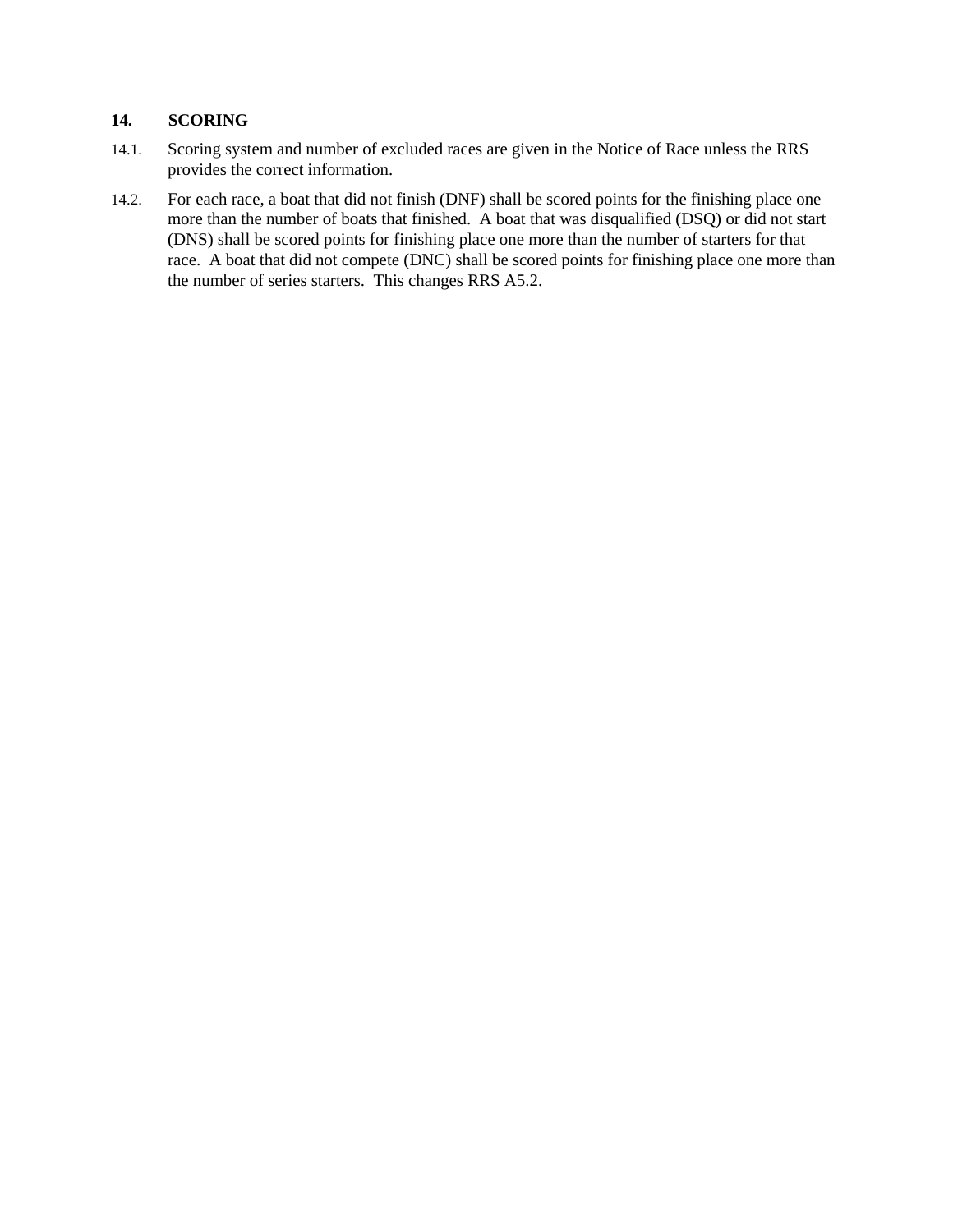- 15. **Course Diagrams.**
- 15.1 Figure 1 Chartlet.